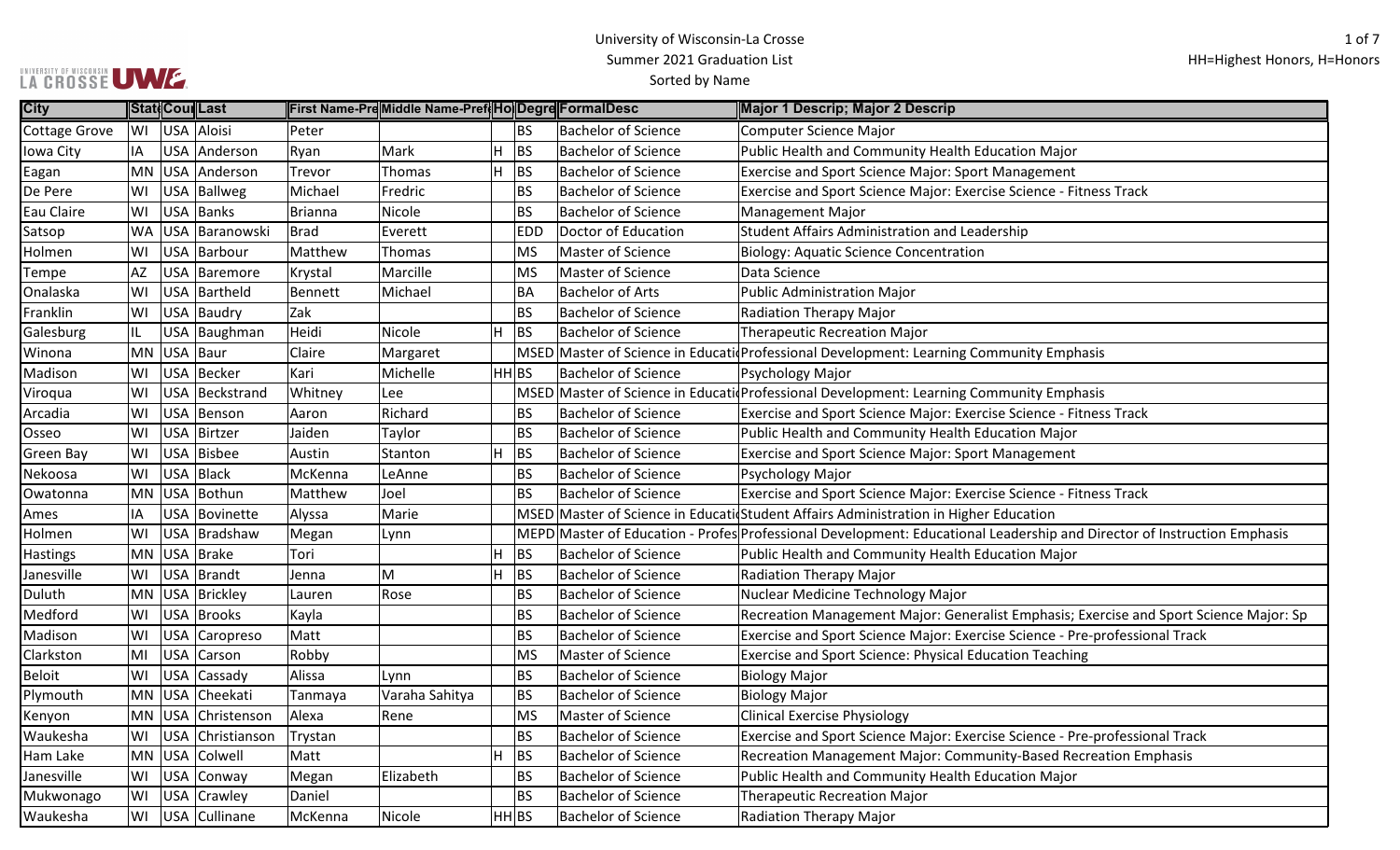# UWWERSITY OF WISCONSIN UWW

| Pleasant Prairie   WI |     | USA Curtis       | Andrew         | Charles   |                    | BS         | <b>Bachelor of Science</b>                       | <b>Exercise and Sport Science Major: Sport Management</b>                               |
|-----------------------|-----|------------------|----------------|-----------|--------------------|------------|--------------------------------------------------|-----------------------------------------------------------------------------------------|
| Appleton              | lwı | USA Daley        | <b>Brenna</b>  | Mae       |                    | BS         | <b>Bachelor of Science</b>                       | Public Health and Community Health Education Major                                      |
| Chetek                | WI  | USA Dau          | Nicole         | G         | H                  | <b>BS</b>  | <b>Bachelor of Science</b>                       | Nuclear Medicine Technology Major                                                       |
| Marinette             | WI  | USA Daye         | Nick           |           |                    | BS         | <b>Bachelor of Science</b>                       | Exercise and Sport Science Major: Sport Management                                      |
| Kaukauna              | WI  | USA DeBruin      | Amanda         |           |                    | BS         | <b>Bachelor of Science</b>                       | Nuclear Medicine Technology Major                                                       |
| Eau Claire            | WI  | USA Desouza      | Daylon         | John      |                    | BS         | <b>Bachelor of Science</b>                       | <b>Finance Major</b>                                                                    |
| Sycamore              |     | USA Dodson       | Emma           | Jean      | H                  | BS         | <b>Bachelor of Science</b>                       | <b>Therapeutic Recreation Major</b>                                                     |
| Oak Creek             | WI  | USA Doome        | Lindsey        | McKayla   |                    | BS         | <b>Bachelor of Science</b>                       | <b>Biology Major</b>                                                                    |
| Valders               | WI  | USA Egan         | Abigail        | Catherine |                    | BS         | <b>Bachelor of Science</b>                       | <b>Biology Major: Biomedical Science Concentration</b>                                  |
| Winona                |     | MN USA Ellings   | <b>Bradley</b> | Paul      |                    |            |                                                  | MSED Master of Science in Educati Professional Development: Learning Community Emphasis |
| Madison               | WI  | USA Ellinide     | Lia            |           |                    |            |                                                  | MSED Master of Science in Educati Professional Development: Learning Community Emphasis |
| Ontario               | WI  | USA Ellsworth    | Sawyer         | Scott     | HH BS              |            | <b>Bachelor of Science</b>                       | <b>Radiation Therapy Major</b>                                                          |
| Decorah               | IA  | USA Engelman     | Sophia         | Ann       |                    | <b>EDD</b> | Doctor of Education                              | Student Affairs Administration and Leadership                                           |
| Dousman               | WI  | USA Erdman       | Andrew         | Scott     |                    | BS         | <b>Bachelor of Science</b>                       | Recreation Management Major: Generalist Emphasis                                        |
| Knob Noster           |     | MO  USA  Erneste | Samantha       | Elaine    |                    | <b>MS</b>  | Master of Science                                | Exercise and Sport Science: Physical Education Teaching                                 |
| SuiZhou               |     | CHN   Feng       | Xingzhan       |           |                    | <b>MSE</b> | Master of Software Engineer Software Engineering |                                                                                         |
| Mc Farland            | WI  | USA Fischer      | Noah           | Patrick   |                    | BS         | <b>Bachelor of Science</b>                       | <b>Therapeutic Recreation Major</b>                                                     |
| Wauwatosa             | WI  | USA Fisher       | Kacy           | Renee     |                    | BS         | <b>Bachelor of Science</b>                       | Public Health and Community Health Education Major                                      |
| Oregon                | WI  | USA Fitzgerald   | Madeline       | Grace     |                    | BS         | <b>Bachelor of Science</b>                       | <b>Biology Major</b>                                                                    |
| Spencer               | WI  | USA Fleischman   | Katelyn        | Dianne    |                    | BS         | <b>Bachelor of Science</b>                       | Psychology Major                                                                        |
| Stratford             | WI  | USA Folz         | Elizabeth      | Ann       | HH BS              |            | <b>Bachelor of Science</b>                       | <b>Therapeutic Recreation Major</b>                                                     |
| Minneapolis           |     | MN USA Franson   | Benjamin       |           |                    | BS         | <b>Bachelor of Science</b>                       | <b>Biology Major</b>                                                                    |
| Fort Atkinson         | WI  | USA Freeland     | Sierra         | Sawyer    |                    | BS         | <b>Bachelor of Science</b>                       | <b>Biology Major: Biomedical Science Concentration</b>                                  |
| Mount Pleasant        | WI  | USA Friesema     | Michele        | Regina    | $HH$ <sub>BS</sub> |            | <b>Bachelor of Science</b>                       | <b>Therapeutic Recreation Major</b>                                                     |
| Hartland              | WI  | USA Futoransky   | Emma           | Elizabeth | $HH$ <sub>BS</sub> |            | <b>Bachelor of Science</b>                       | Accountancy Major; Finance Major                                                        |
| Madison               | WI  | USA Gentile      | Dominic        | Robert    |                    | BS         | <b>Bachelor of Science</b>                       | <b>Finance Major</b>                                                                    |
| Milwaukee             | WI  | USA Gerharz      | Kelly          |           |                    | BS         | <b>Bachelor of Science</b>                       | <b>General Studies Major</b>                                                            |
| Merrill               | WI  | USA Gessler      | Sarah          | Jeanette  |                    | BS         | <b>Bachelor of Science</b>                       | <b>Therapeutic Recreation Major</b>                                                     |
| Johnsburg             |     | USA Getzinger    | Rachel         | Elene     |                    | MS         | Master of Science                                | Exercise and Sport Science: Physical Education Teaching                                 |
| Franklin              | WI  | USA Gilmeister   | Kara           | Marie     |                    | BS         | <b>Bachelor of Science</b>                       | Public Health and Community Health Education Major                                      |
| Middleton             | WI  | USA Golisch      | Bailee         | Kendal    | HH BS              |            | <b>Bachelor of Science</b>                       | Psychology Major                                                                        |
| Algonquin             |     | USA Gonio        | Taylor         | Lee       |                    | BS         | <b>Bachelor of Science</b>                       | <b>Therapeutic Recreation Major</b>                                                     |
| Evansville            | WI  | USA Graffin      | Cole           | Richard   |                    | BS         | <b>Bachelor of Science</b>                       | Exercise and Sport Science Major: Sport Management                                      |
| Phillips              | WI  | USA Griesel      | Marisa         | Dawn      | H                  | BS         | <b>Bachelor of Science</b>                       | Microbiology Major: Biomedical Concentration                                            |
| La Crosse             | WI  | USA Halambeck    | Jared          | David     | H                  | <b>BS</b>  | <b>Bachelor of Science</b>                       | Exercise and Sport Science Major: Exercise Science - Fitness Track                      |
| Sheboygan             | WI  | USA Halvorsen    | Emma           |           |                    | AA         | Associate of Arts                                | Liberal Arts                                                                            |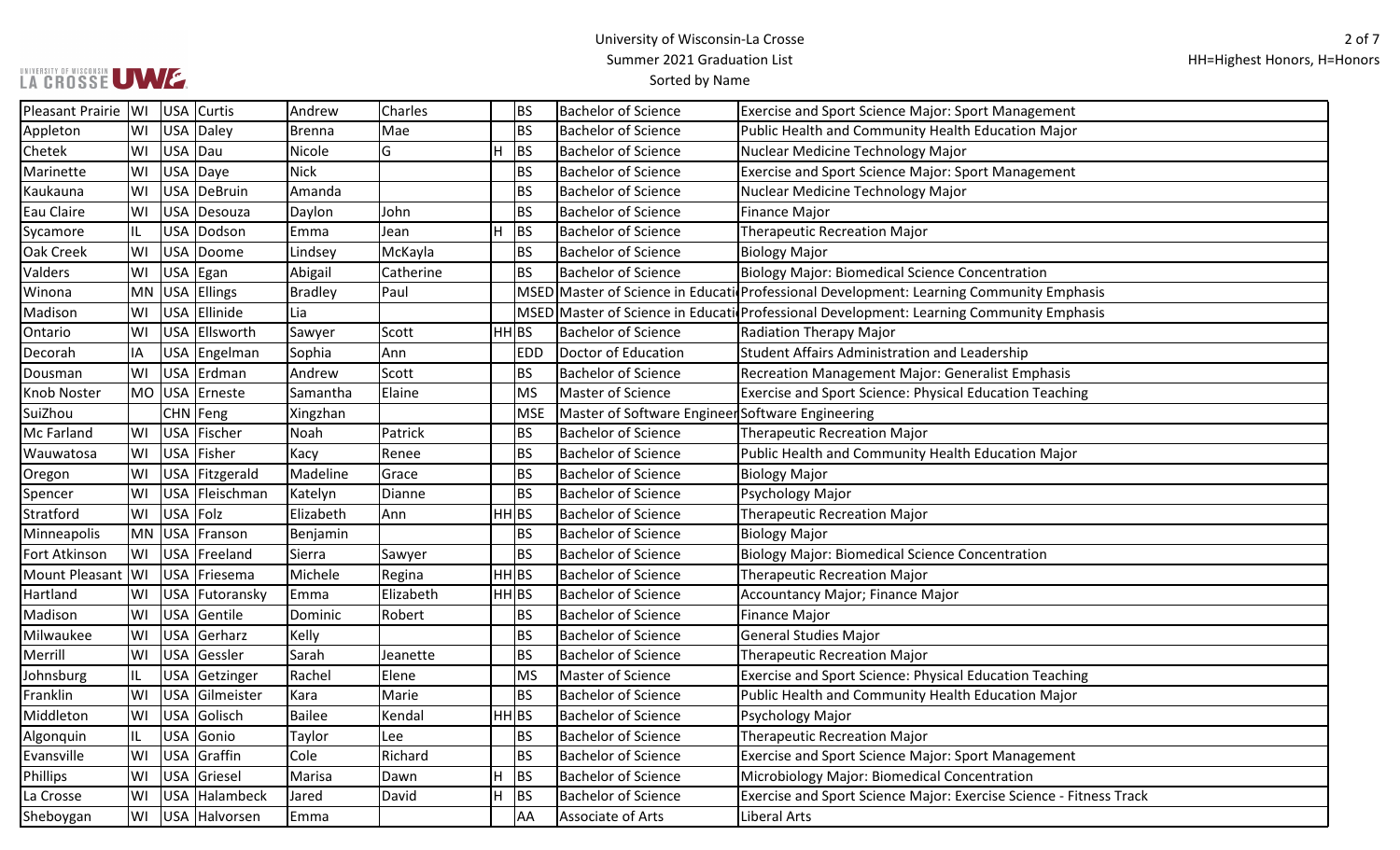## LA CROSSE UMZ

| Oconomowoc           | WI        |            | USA Hamelund     | Chelsea      |           |                    | MS        | Master of Science          | <b>Healthcare Administration</b>                                                        |
|----------------------|-----------|------------|------------------|--------------|-----------|--------------------|-----------|----------------------------|-----------------------------------------------------------------------------------------|
| <b>Sun Prairie</b>   | WI        |            | USA Harbort      | Morgann      | Elizabeth |                    | <b>BS</b> | <b>Bachelor of Science</b> | Radiation Therapy Major                                                                 |
| Champlin             |           |            | MN USA Hargroder | Hayley       | Ann       | $HH$ <sub>BS</sub> |           | <b>Bachelor of Science</b> | Therapeutic Recreation Major                                                            |
| Onalaska             | WI        | USA Hari   |                  | Rithvik      |           |                    | <b>BS</b> | <b>Bachelor of Science</b> | Radiation Therapy Major                                                                 |
| Waupun               | lwı       |            | USA Harmsen      | Chloe        | Elizabeth | H                  | <b>BS</b> | <b>Bachelor of Science</b> | Public Health and Community Health Education Major                                      |
| Palm Springs         | CA        |            | USA Harrison     | Vicki        |           |                    | BS        | <b>Bachelor of Science</b> | General Studies Major                                                                   |
| Portage              | WI        |            | USA Harvey       | Alex         | Robert    |                    | <b>BS</b> | <b>Bachelor of Science</b> | <b>History Major: Regional Emphasis</b>                                                 |
| San Francisco        | CA        |            | USA Hatahet      | Ahmed        |           |                    | MS        | Master of Science          | Data Science                                                                            |
| Plain                | WI        |            | USA Heiser       | Kathryn      |           |                    | <b>BS</b> | <b>Bachelor of Science</b> | General Studies Major                                                                   |
| Waterloo             | WI        |            | USA Hellenbrand  | Lacey        | Lee       | HH BS              |           | <b>Bachelor of Science</b> | Public Health and Community Health Education Major                                      |
| <b>Brookfield</b>    | WI        |            | USA Herbst       | Joe          |           |                    | BS        | <b>Bachelor of Science</b> | Psychology Major                                                                        |
| Portage              | WI        | USA Hoff   |                  | Jayci        | Rose      |                    | <b>BS</b> | <b>Bachelor of Science</b> | <b>Therapeutic Recreation Major</b>                                                     |
| Ramsey               | MN        | <b>USA</b> | Howell           | Kalli        | Cheryl    |                    | <b>BS</b> | <b>Bachelor of Science</b> | Exercise and Sport Science Major: Exercise Science - Fitness Track                      |
| Prairie du Sac       | WI        | <b>USA</b> | Huerth           | Kati         |           | $\overline{H}$     | <b>BS</b> | <b>Bachelor of Science</b> | Radiation Therapy Major                                                                 |
| <b>Sauk City</b>     | WI        |            | USA Humbracht    | Benjamin     | Jae       | $HH$ <sub>BS</sub> |           | <b>Bachelor of Science</b> | Recreation Management Major: Generalist Emphasis                                        |
| Waterloo             | WI        |            | USA Hundley      | Delaney      | Sue       | H                  | <b>BS</b> | <b>Bachelor of Science</b> | <b>Exercise and Sport Science Major: Sport Management</b>                               |
| Bellevue             | <b>WA</b> | <b>USA</b> | Inshetski        | Bobby        |           |                    | MS        | Master of Science          | <b>Medical Dosimetry</b>                                                                |
| Milwaukee            | WI        |            | USA Jackoyo      | Zeporah      | Achieng   |                    | <b>BS</b> | <b>Bachelor of Science</b> | Exercise and Sport Science Major: Exercise Science - Fitness Track                      |
| Plain                | WI        |            | USA Jacobson     | Hayden       | Shea      | H                  | <b>BS</b> | <b>Bachelor of Science</b> | <b>General Studies Major</b>                                                            |
| Merrill              | WI        |            | USA Jaeger       | Mitchell     | Forrest   | H                  | <b>BS</b> | <b>Bachelor of Science</b> | Public Health and Community Health Education Major                                      |
| Franklin             | WI        |            | USA Jahns        | Collin       |           |                    | <b>BS</b> | <b>Bachelor of Science</b> | Psychology Major                                                                        |
| La Crosse            | WI        |            | USA Jarzemsky    | Grace        | Ann       |                    |           |                            | MSED Master of Science in Educati Professional Development: Learning Community Emphasis |
| Thorp                | WI        |            | USA Jensen       | Rachel       | Colleen   |                    | <b>BS</b> | <b>Bachelor of Science</b> | Public Health and Community Health Education Major                                      |
| <b>New Berlin</b>    | WI        |            | USA Johnson      | Ben          |           |                    | <b>BS</b> | <b>Bachelor of Science</b> | Recreation Management Major: Outdoor Recreation Emphasis                                |
| Hixton               | WI        |            | USA Johnson      | Jamie        | Lorraine  |                    | <b>BS</b> | <b>Bachelor of Science</b> | Public Health and Community Health Education Major                                      |
| Winona               | MN        |            | USA Johnson      | Trisha       |           |                    |           |                            | MSED Master of Science in Educati Professional Development: Learning Community Emphasis |
| Hamburg              | NY        | <b>USA</b> | Kabza            | Ashley       |           |                    | MS        | Master of Science          | Exercise and Sport Science: Physical Education Teaching                                 |
| <b>Mount Calvary</b> | WI        |            | USA Karrels      | <b>Bryce</b> | Michael   |                    | <b>BS</b> | <b>Bachelor of Science</b> | Exercise and Sport Science Major: Exercise Science - Fitness Track                      |
| Prairie Du Sac       | WI        |            | USA Kessler      | Corinne      | Therese   |                    | <b>BS</b> | <b>Bachelor of Science</b> | Theatre Arts Major: Performance Emphasis                                                |
| Gile                 | WI        | USA King   |                  | Kaylyn       | Marie     |                    | BS        | <b>Bachelor of Science</b> | <b>Radiation Therapy Major</b>                                                          |
| Muskego              | lwı       | USA Klak   |                  | Katelin      | Jennifer  |                    | <b>BS</b> | <b>Bachelor of Science</b> | <b>Biology Major</b>                                                                    |
| Barron               | WI        |            | USA Klatt        | Molly        |           |                    | MS        | Master of Science          | Exercise and Sport Science: Physical Education Teaching                                 |
| De Forest            | WI        |            | USA Klein        | Kaitlin      | Mary      |                    | <b>BS</b> | <b>Bachelor of Science</b> | <b>Radiation Therapy Major</b>                                                          |
| <b>West Salem</b>    | WI        |            | USA Klingemann   | Mathias      | David     | H                  | <b>BS</b> | <b>Bachelor of Science</b> | Recreation Management Major: Outdoor Recreation Emphasis                                |
| Nekoosa              | WI        |            | USA Knetzger     | Kendall      | Ann       |                    | MS        | Master of Science          | <b>Clinical Exercise Physiology</b>                                                     |
| Port Washington WI   |           |            | USA Knowski      | Patrick      | Joseph    |                    | <b>BS</b> | <b>Bachelor of Science</b> | Marketing Major                                                                         |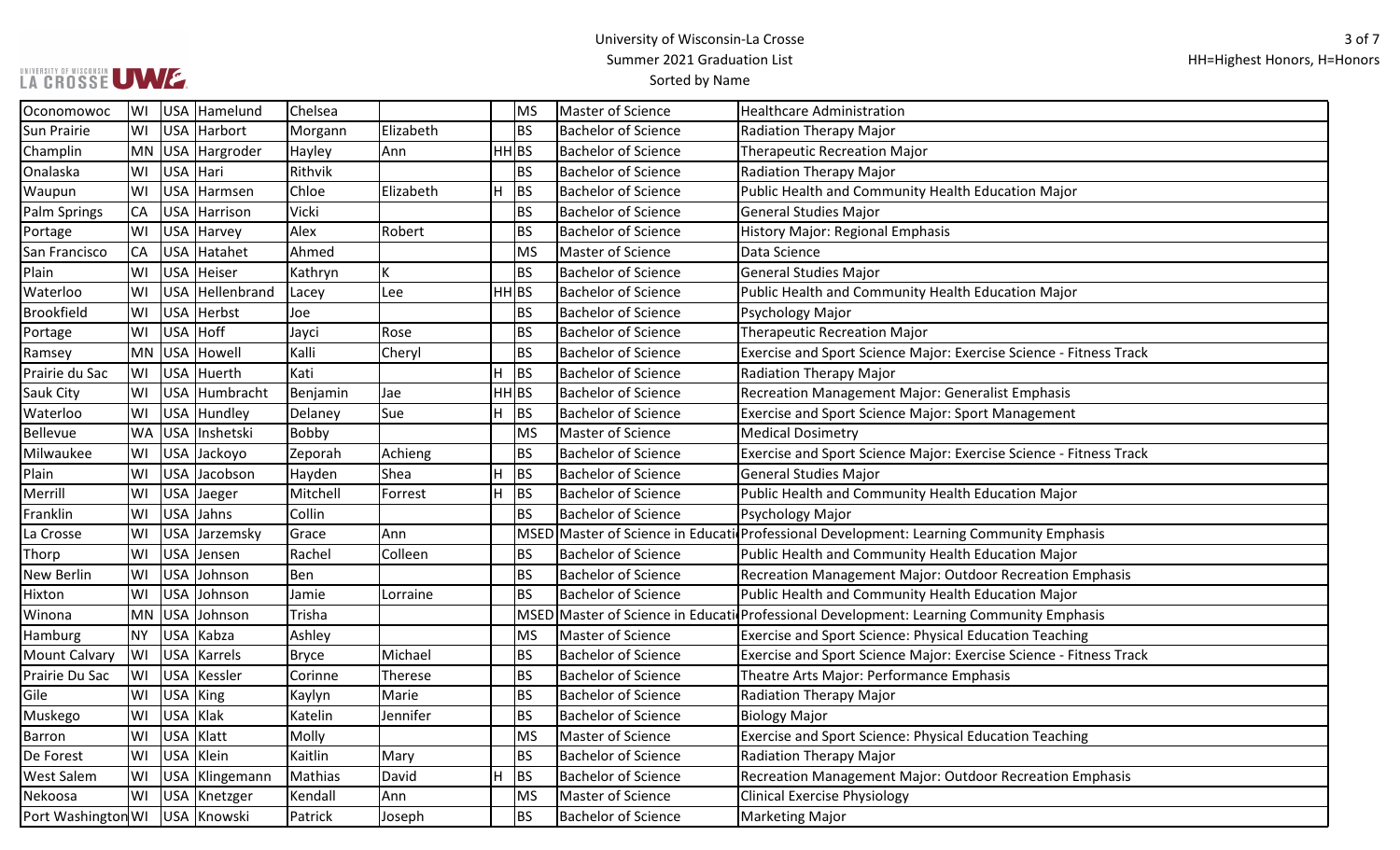## LA CROSSE UMZ

| Oconomowoc             | WI |           | USA Knuth         | Jack     | Thomas             | <b>BS</b>          | <b>Bachelor of Science</b> | Psychology Major                                                                        |
|------------------------|----|-----------|-------------------|----------|--------------------|--------------------|----------------------------|-----------------------------------------------------------------------------------------|
| Franklin               | WI |           | USA Koetting      | Maddie   |                    | <b>BS</b>          | <b>Bachelor of Science</b> | <b>Therapeutic Recreation Major</b>                                                     |
| Goodhue                |    |           | MN USA Kohlnhofer | Anna     | E                  | H<br><b>BS</b>     | <b>Bachelor of Science</b> | Public Health and Community Health Education Major                                      |
| Appleton               | WI |           | USA Kosloske      | Zak      |                    | <b>BS</b>          | <b>Bachelor of Science</b> | Exercise and Sport Science Major: Exercise Science - Fitness Track                      |
| Pulaski                | WI |           | USA Kosmal        | Austin   | John               | <b>MS</b>          | Master of Science          | <b>Clinical Exercise Physiology</b>                                                     |
| Verona                 | WI |           | USA Krantz        | Kaylee   | Rae                | <b>BS</b>          | <b>Bachelor of Science</b> | Exercise and Sport Science Major: Exercise Science - Pre-professional Track             |
| Elysian                |    |           | MN USA Kronback   | Jared    |                    | H<br><b>BS</b>     | <b>Bachelor of Science</b> | Recreation Management Major: Outdoor Recreation Emphasis                                |
| De Pere                | WI |           | USA Krouth        | Douglas  | Steven             | ΒS                 | <b>Bachelor of Science</b> | Mathematics Major: Applied Emphasis                                                     |
| Wauwatosa              | WI |           | USA Kubicek       | David    | James              | ВS                 | <b>Bachelor of Science</b> | Psychology Major                                                                        |
| Cedarburg              | WI |           | USA Kudronowicz   | Bridget  | Anne               | <b>BS</b>          | <b>Bachelor of Science</b> | Finance Major; Marketing Major                                                          |
| Eyota                  |    |           | MN USA Kullot     | Emily    | Ann                | <b>BS</b>          | <b>Bachelor of Science</b> | Psychology Major                                                                        |
| Cumberland             | WI |           | USA Kupferschmidt | Hannah   | Rae                | <b>MS</b>          | Master of Science          | <b>Clinical Exercise Physiology</b>                                                     |
| Brookfield             | WI | USA Kyte  |                   | Chris    |                    | <b>BS</b>          | <b>Bachelor of Science</b> | <b>Statistics Major: Actuarial Science Concentration</b>                                |
| Mequon                 | WI |           | USA Landon        | Ashley   | Briana             | ΒS                 | <b>Bachelor of Science</b> | <b>Biology Major</b>                                                                    |
| <b>Sauk City</b>       | WI | USA Lane  |                   | Jeremy   | Lee                | ВS                 | <b>Bachelor of Science</b> | Communication Studies Major: Organizational and Professional Communication Emphasis     |
| Waseca                 |    |           | MN USA Lange      | Tanner   | <b>Howard Glen</b> | <b>MS</b>          | Master of Science          | <b>Clinical Exercise Physiology</b>                                                     |
| La Crosse              | WI |           | USA Langenhorst   | Lauren   | Marie              |                    |                            | MSED Master of Science in Educati Professional Development: Learning Community Emphasis |
| Shakopee               |    | MN USA Le |                   | Andy     |                    | <b>BS</b>          | <b>Bachelor of Science</b> | Exercise and Sport Science Major: Exercise Science - Fitness Track                      |
| Muskego                | WI |           | USA Le Gros       | Grant    | Thomas             | ΒS                 | <b>Bachelor of Science</b> | Psychology Major                                                                        |
| Iowa City              | IA |           | USA LeSage        | Andrew   |                    | <b>MS</b>          | Master of Science          | Microbiology: Clinical Microbiology Emphasis                                            |
| La Crosse              | WI |           | USA Liermann      | Meredith | Marie              | <b>BS</b>          | <b>Bachelor of Science</b> | Communication Studies Major: Organizational and Professional Communication Emphasis     |
| Maplewood              |    | MN USA    | Lindahl           | McKenzie | Rose               |                    |                            | MSED Master of Science in Educati Professional Development: Learning Community Emphasis |
| Coon Valley            | WI |           | USA Lisney        | Josh     |                    | <b>BS</b>          | <b>Bachelor of Science</b> | Exercise and Sport Science Major: Sport Management                                      |
| La Crosse              | WI |           | USA Lively        | Anna     | Christine          | <b>BS</b>          | <b>Bachelor of Science</b> | Psychology Major                                                                        |
| Merrimac               | WI |           | USA Lonnebotn     | Mya      | Amalie             | $HH$ <sub>BS</sub> | <b>Bachelor of Science</b> | Public Health and Community Health Education Major                                      |
| <b>West Salem</b>      | WI |           | USA Loughan       | Sam      |                    | H<br><b>BS</b>     | <b>Bachelor of Science</b> | <b>Accountancy Major</b>                                                                |
| Cashton                | WI |           | USA Lucas         | Jordan   |                    | <b>BS</b>          | <b>Bachelor of Science</b> | <b>General Studies Major</b>                                                            |
| <b>Richland Center</b> | WI | USA Lutz  |                   | Jaszamin | Katera QingRou     | <b>BS</b>          | <b>Bachelor of Science</b> | <b>Biology Major: Aquatic Science Concentration</b>                                     |
| Brookfield             | WI |           | USA Malewicki     | Samuel   | Ryl                | <b>BS</b>          | <b>Bachelor of Science</b> | Exercise and Sport Science Major: Exercise Science - Fitness Track                      |
| <b>Dallas</b>          | TX |           | USA Marschik      | Zach     |                    | <b>MS</b>          | Master of Science          | Data Science                                                                            |
| Holmen                 | WI |           | USA Martinez      | Dillon   | Ray                | <b>MS</b>          | Master of Science          | Exercise and Sport Science: Physical Education Teaching                                 |
| Verona                 | WI |           | USA   McClure     | Tyler    | Scot               | <b>BS</b>          | <b>Bachelor of Science</b> | <b>Exercise and Sport Science Major: Sport Management</b>                               |
| Sun Prairie            | WI |           | USA McClurg       | Shannon  | Laura              | <b>BS</b>          | <b>Bachelor of Science</b> | <b>Marketing Major</b>                                                                  |
| La Crosse              | WI |           | USA   McElligott  | Kyle     | Patrick            | <b>BS</b>          | <b>Bachelor of Science</b> | Computer Science Major                                                                  |
| Rosemount              |    |           | MN USA Meyer      | Ashley   | Anne               | H<br><b>BS</b>     | <b>Bachelor of Science</b> | Nuclear Medicine Technology Major                                                       |
| Oconomowoc             |    |           | WI USA Meyer      | Hannah   | Marie              | <b>MS</b>          | Master of Science          | <b>Clinical Exercise Physiology</b>                                                     |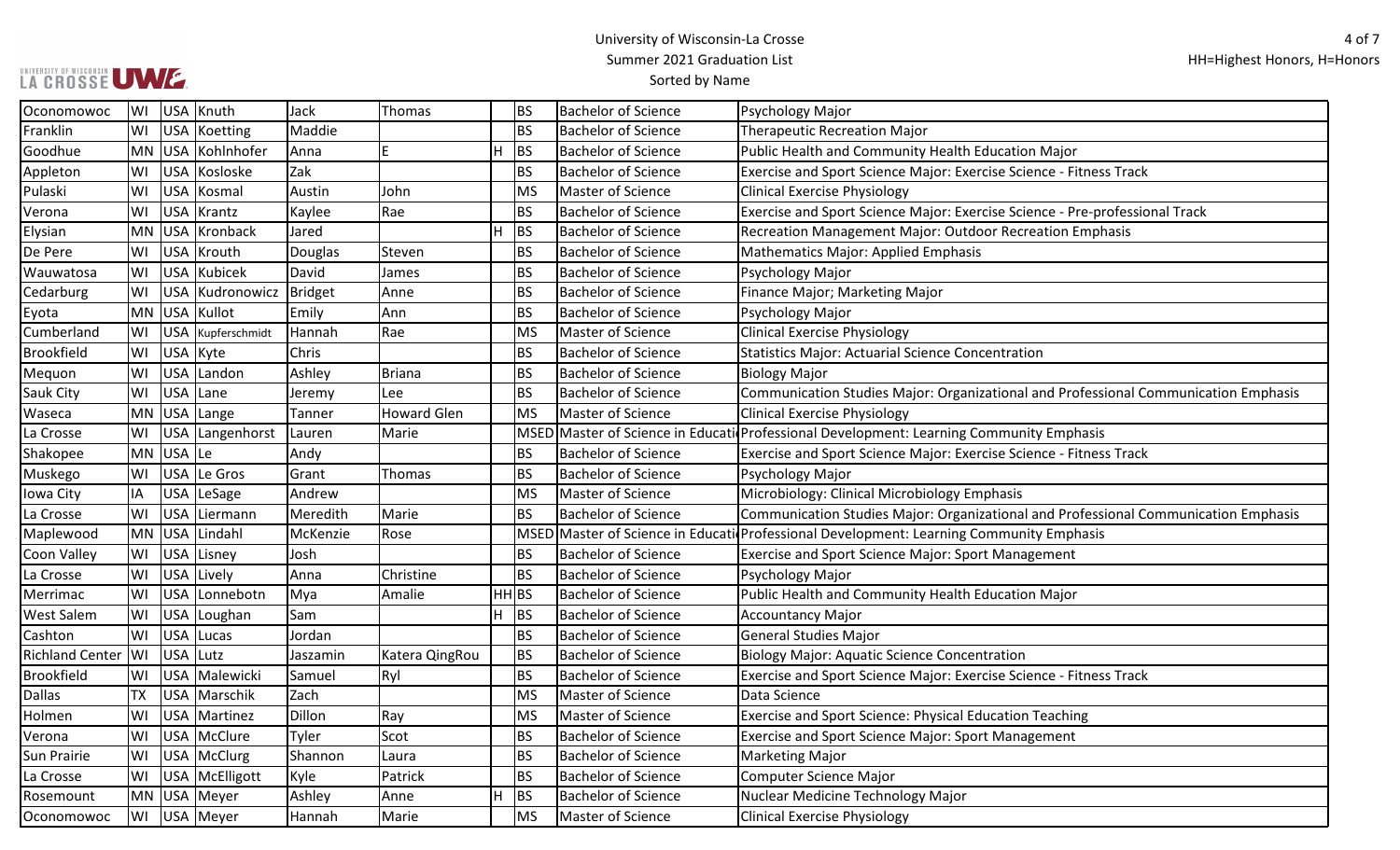### University of Wisconsin-La Crosse Summer 2021 Graduation List

## UNIVERSITY OF WISCONSIN<br>LA CROSSE UWE

## Sorted by Name

| Fort Atkinson                        |    |                 | WI USA Midtlien     | Kayrene       | Mae                     |    | <b>BA</b>          | Bachelor of Arts           | Philosophy Major                                                                        |
|--------------------------------------|----|-----------------|---------------------|---------------|-------------------------|----|--------------------|----------------------------|-----------------------------------------------------------------------------------------|
| Baldwin                              |    |                 | WI USA Mikla        | <b>Brooke</b> | Andrea                  | H. | <b>BS</b>          | <b>Bachelor of Science</b> | Public Health and Community Health Education Major                                      |
| Stillwater                           |    |                 | MN USA Milker       | Lauren        | Maria                   |    | <b>BS</b>          | <b>Bachelor of Science</b> | <b>Radiation Therapy Major</b>                                                          |
| La Crosse                            |    |                 | WI USA Miller       | Alivia        | Justin                  | H. | <b>BS</b>          | <b>Bachelor of Science</b> | Public Health and Community Health Education Major                                      |
| <b>Big Bend</b>                      |    |                 | WI USA Miller       | Lindsay       | Jean                    |    | AA                 | Associate of Arts          | Liberal Arts                                                                            |
| Prior Lake                           |    |                 | MN USA Miller       | <b>Trey</b>   |                         |    | <b>BS</b>          | <b>Bachelor of Science</b> | <b>Political Science Major</b>                                                          |
| Waupaca                              | WI |                 | USA Moloney         | Drew          | Alan                    |    | AA                 | Associate of Arts          | Liberal Arts                                                                            |
| La Crosse                            |    |                 | WI USA Morache      | Tyler         | Ross                    | H. | BS                 | <b>Bachelor of Science</b> | Radiation Therapy Major                                                                 |
| Lake Delton                          |    |                 | WI USA Morris       | Maximillian   | Jay                     |    | <b>BS</b>          | <b>Bachelor of Science</b> | <b>International Business Major</b>                                                     |
| Deerfield                            | WI |                 | USA Mundschau       | Jonathan      | Conrad                  |    | <b>BS</b>          | <b>Bachelor of Science</b> | <b>Finance Major</b>                                                                    |
| Stoughton                            | WI |                 | USA Nelson          | Jordan        | Taylor                  | H. | BS                 | <b>Bachelor of Science</b> | Public Health and Community Health Education Major                                      |
| Parker                               | CO |                 | USA Newkirk         | KJ            | Jordan                  |    | $HH$ <sub>BS</sub> | <b>Bachelor of Science</b> | Public Health and Community Health Education Major                                      |
| Wisconsin Rapid WI   USA   Ninneman  |    |                 |                     | Jacob         | Orrin                   |    | <b>BS</b>          | <b>Bachelor of Science</b> | Exercise and Sport Science Major: Exercise Science - Fitness Track                      |
| Maplewood                            |    |                 | MN USA Nolby        | Erika         | Joy                     |    |                    |                            | MSED Master of Science in Educati Professional Development: Learning Community Emphasis |
| Crystal                              |    |                 | MN USA Nordstrom    | Joshua        | Taylor                  |    | <b>BS</b>          | <b>Bachelor of Science</b> | Recreation Management Major: Outdoor Recreation Emphasis                                |
| Franklin                             |    |                 | TN USA Nushart      | Jordan        | Peter                   |    | <b>MS</b>          | Master of Science          | Data Science                                                                            |
| Pleasant Prairie   WI                |    |                 | USA O'Lear          | Alex          |                         |    | <b>BS</b>          | <b>Bachelor of Science</b> | <b>Management Major</b>                                                                 |
| Burlington                           |    |                 | WI   USA   Orszula  | Ryley         | Garrett                 |    | <b>BS</b>          | <b>Bachelor of Science</b> | <b>Exercise and Sport Science Major: Sport Management</b>                               |
| Rutherfordton                        |    |                 | NC   USA   Painter  | Daniel        |                         |    | <b>MS</b>          | Master of Science          | <b>Exercise and Sport Science: Physical Education Teaching</b>                          |
| Eau Claire                           |    |                 | WI USA Pankratz     | Alison        | Clair                   |    | <b>BS</b>          | <b>Bachelor of Science</b> | Radiation Therapy Major                                                                 |
| La Crosse                            |    |                 | WI   USA   Paquette | Gretchen      | Guinn                   |    |                    |                            | MSED Master of Science in Educati Professional Development: Learning Community Emphasis |
| Waunakee                             | WI |                 | USA Pauls           | Kira          | Ann                     |    | <b>BS</b>          | <b>Bachelor of Science</b> | Management Major                                                                        |
| <b>Sussex</b>                        | WI |                 | USA Perreault       | Nicole        | Michelle                | H. | <b>BS</b>          | <b>Bachelor of Science</b> | <b>Therapeutic Recreation Major</b>                                                     |
| Pewaukee                             | WI |                 | USA Petersen        | Anna          | Elaine                  |    | <b>BA</b>          | <b>Bachelor of Arts</b>    | Psychology Major                                                                        |
| Madison Lake                         |    |                 | MN USA Peterson     | Jorgi         | Mae                     |    | HH BS              | <b>Bachelor of Science</b> | <b>Therapeutic Recreation Major</b>                                                     |
| <b>West Allis</b>                    |    |                 | WI   USA   Phillips | Ashley        | Lee                     |    | <b>MS</b>          | Master of Science          | <b>Recreation Management</b>                                                            |
| Grantsburg                           |    |                 | WI USA Pochman      | Rhiana        | May                     |    | HH BS              | <b>Bachelor of Science</b> | <b>Therapeutic Recreation Major</b>                                                     |
| Ettrick                              | WI |                 | USA Probus          | Hayes         | M                       |    | <b>BS</b>          | <b>Bachelor of Science</b> | <b>Chemistry Major: ACS Certification</b>                                               |
| Sauk City                            | WI | USA Radl        |                     | Clayton       | Jeffrey                 | H. | <b>BS</b>          | <b>Bachelor of Science</b> | Exercise and Sport Science Major: Sport Management                                      |
| Columbus                             | WI |                 | USA Rake            | Megan         | Rebecca                 | H. | BS                 | <b>Bachelor of Science</b> | Public Health and Community Health Education Major                                      |
| Madison                              | WI |                 | USA Ramos           | Chase         | Andrew                  |    | <b>BS</b>          | <b>Bachelor of Science</b> | Finance Major: Risk, Insurance and Financial Planning Concentration                     |
| Hartland                             |    | WI   USA   Rice |                     | Michael       | Scott                   |    | <b>BS</b>          | <b>Bachelor of Science</b> | Public Health and Community Health Education Major                                      |
| <b>Fountain City</b>                 |    |                 | WI   USA   Richmond | Andrea        | Ruth                    |    | HH BS              | <b>Bachelor of Science</b> | <b>Therapeutic Recreation Major</b>                                                     |
| Wanamingo                            |    |                 | MN USA Ringham      | Ben           |                         |    | <b>MS</b>          | Master of Science          | <b>Clinical Exercise Physiology</b>                                                     |
| Mc Farland                           |    |                 | WI USA Roberts      | Ben           |                         |    | <b>BS</b>          | <b>Bachelor of Science</b> | Microbiology Major                                                                      |
| Wisconsin Dells   WI   USA   Rohling |    |                 |                     | Peyton        | <b>Bradley-Emmanuel</b> |    | <b>BS</b>          | <b>Bachelor of Science</b> | Exercise and Sport Science Major: Exercise Science - Fitness Track                      |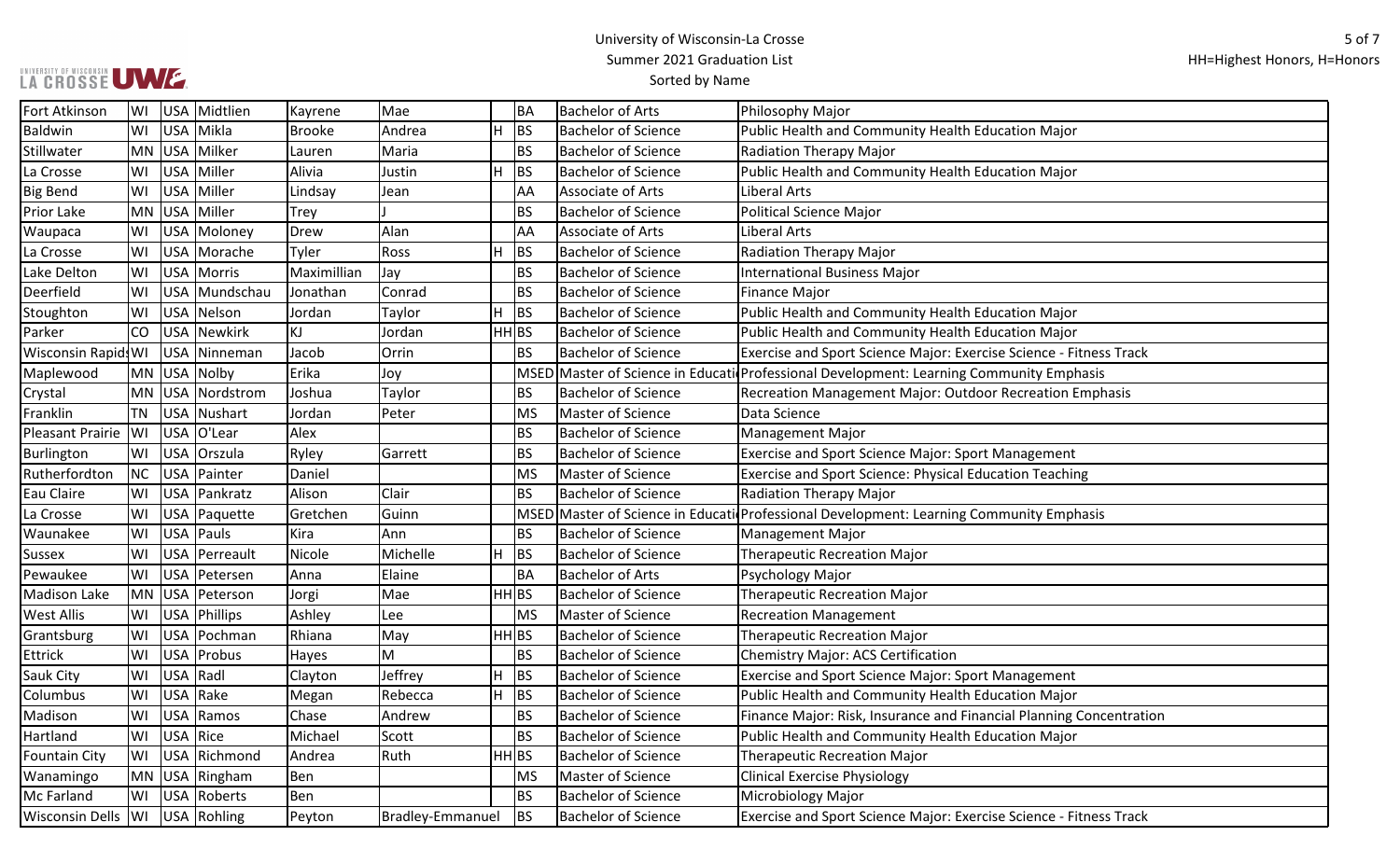# UWWERSITY OF WISCONSIN UWW

| Menasha                            | WI  | USA Roskom        | Shaela          | Michelle        |                    | <b>BS</b>   | <b>Bachelor of Science</b> | <b>Radiation Therapy Major</b>                                                          |
|------------------------------------|-----|-------------------|-----------------|-----------------|--------------------|-------------|----------------------------|-----------------------------------------------------------------------------------------|
| Madison                            | WI  | USA Ross          | Kimberly        | A               |                    | <b>DPT</b>  | Doctor of Physical Therapy | Physical Therapy                                                                        |
| La Crosse                          | WI  | USA Ross          | Victor          |                 |                    | <b>BS</b>   | <b>Bachelor of Science</b> | Marketing Major                                                                         |
| Adams                              |     | MN USA Ruechel    | Alex            | Shawn           |                    | <b>MS</b>   | Master of Science          | <b>Clinical Exercise Physiology</b>                                                     |
| <b>Wind Lake</b>                   | WI  | USA Rygiewicz     | Savannah        | Morgan          | HH BS              |             | <b>Bachelor of Science</b> | Public Health and Community Health Education Major                                      |
| Muskego                            | WI  | USA Sadowski      | Samuel          | Paul            |                    | <b>BS</b>   | <b>Bachelor of Science</b> | Exercise and Sport Science Major: Sport Management; Economics Major                     |
| Combined Locks WI                  |     | USA Sanderfoot    | Nicole          | Anne            | H.                 | <b>BS</b>   | <b>Bachelor of Science</b> | <b>Radiation Therapy Major</b>                                                          |
| <b>Black Earth</b>                 | WI  | USA Sarbacker     | Justin          | Robert          |                    | <b>BS</b>   | <b>Bachelor of Science</b> | <b>Management Major</b>                                                                 |
| Wauwatosa                          | WI  | USA Scannell      | <b>Neil</b>     | Timothy         |                    | <b>MSED</b> |                            | Master of Science in Educati Professional Development: Learning Community Emphasis      |
| Loveland                           | CO  | USA Schafer       | Jacob           | Donald          |                    | <b>MS</b>   | Master of Science          | Exercise and Sport Science: Physical Education Teaching                                 |
| La Crosse                          | WI  | USA Schanen       | <b>Nicklaus</b> | Glen            |                    | <b>BS</b>   | <b>Bachelor of Science</b> | <b>General Studies Major</b>                                                            |
| <b>Union Grove</b>                 | WI  | USA Schneider     | Angel           | Rose            | H                  | <b>BS</b>   | <b>Bachelor of Science</b> | <b>Therapeutic Recreation Major</b>                                                     |
| Pewaukee                           | WI  | USA Schoenecker   | Amanda          | Margaret        | H                  | <b>BS</b>   | <b>Bachelor of Science</b> | Public Health and Community Health Education Major                                      |
| Kenosha                            | WI  | USA Schouten      | Tyler           | Lee             |                    | <b>BS</b>   | <b>Bachelor of Science</b> | Exercise and Sport Science Major: Exercise Science - Pre-professional Track             |
| Kaukauna                           | WI  | USA Schroeder     | Robin           | Lee             | $HH$ <sub>BS</sub> |             | <b>Bachelor of Science</b> | Nuclear Medicine Technology Major                                                       |
| Hudson                             | WI  | USA Schultz       | Julia           | Elizabeth Lea   | $HH$ <sub>BS</sub> |             | <b>Bachelor of Science</b> | <b>Therapeutic Recreation Major</b>                                                     |
| Lake City                          |     | MN USA Schwen     | Isaiah          | <b>Roy Mark</b> |                    | BS          | <b>Bachelor of Science</b> | <b>Finance Major</b>                                                                    |
| Oak Creek                          | WI  | USA Scoville      | Megan           | Marlowe         | H.                 | <b>BS</b>   | <b>Bachelor of Science</b> | <b>Radiation Therapy Major</b>                                                          |
| Commack                            | NY. | USA Seskus        | John            |                 |                    | <b>MS</b>   | Master of Science          | Exercise and Sport Science: Physical Education Teaching                                 |
| Savage                             |     | MN USA Shorba     | Kelly           | Lynn            | H                  | <b>BS</b>   | <b>Bachelor of Science</b> | Exercise and Sport Science Major: Sport Management                                      |
| Mequon                             | WI  | USA Shore         | Emily           | Rose            |                    | <b>BS</b>   | <b>Bachelor of Science</b> | <b>Management Major</b>                                                                 |
| Norwood                            |     | MN USA Siegle     | Ryan            | David           |                    | <b>BS</b>   | <b>Bachelor of Science</b> | Recreation Management Major: Community-Based Recreation Emphasis                        |
| Lake Forest Park WA USA Silberfein |     |                   | Adam            | David           |                    | <b>MS</b>   | Master of Science          | Data Science                                                                            |
| Oconomowoc                         | WI  | USA Sindberg      | Leah            | Kathleen        |                    | <b>BS</b>   | <b>Bachelor of Science</b> | Exercise and Sport Science Major: Exercise Science - Pre-professional Track             |
| <b>Teaneck</b>                     | NJ  | USA Slaten        | Sara            | Bruriah         | HH BS              |             | <b>Bachelor of Science</b> | Recreation Management Major: Outdoor Recreation Emphasis                                |
| Janesville                         | WI  | USA Smiley        | Emma            | Lynn            |                    | BS          | <b>Bachelor of Science</b> | Psychology Major                                                                        |
| <b>Green Bay</b>                   | WI  | USA Smith         | Abby            |                 |                    | <b>BS</b>   | <b>Bachelor of Science</b> | Nuclear Medicine Technology Major                                                       |
| Deforest                           | WI  | USA Solie         | Kathryn         | Mary            | H                  | <b>BS</b>   | <b>Bachelor of Science</b> | Public Health and Community Health Education Major                                      |
| Madison                            | WI  | USA Sondrol       | Rebecca         | Marie           |                    | <b>BS</b>   | <b>Bachelor of Science</b> | Nuclear Medicine Technology Major                                                       |
| Alma Center                        | WI  | USA Spaulding     | Spencer         | Albert          | H                  | <b>BS</b>   | <b>Bachelor of Science</b> | Exercise and Sport Science Major: Sport Management                                      |
| <b>St Louis Park</b>               |     | MN USA Spieker    | Kyle            | Andrew          |                    | <b>BS</b>   | <b>Bachelor of Science</b> | Physics Major: Business Concentration                                                   |
| Byron                              |     | MN USA Splinter   | Noah            | Patrick         |                    | <b>MS</b>   | Master of Science          | Biology: Cellular and Molecular Biology Concentration                                   |
| Wauwatosa                          | WI  | USA Starkey       | Meghan          | Elizabeth       |                    | BS          | <b>Bachelor of Science</b> | <b>Communication Studies Major: Media Studies Emphasis</b>                              |
| Onalaska                           | WI  | USA Stiemke       | Colin           | M               |                    |             |                            | MSED Master of Science in Educati Professional Development: Learning Community Emphasis |
| <b>Elk Mound</b>                   | WI  | USA Strand        | Erik            | James           |                    | <b>BS</b>   | <b>Bachelor of Science</b> | Exercise and Sport Science Major: Exercise Science - Fitness Track                      |
| Viroqua                            | WI  | USA Strangstalien | Jacob           | Dean            |                    | <b>BS</b>   | Bachelor of Science        | Exercise and Sport Science Major: Sport Management                                      |